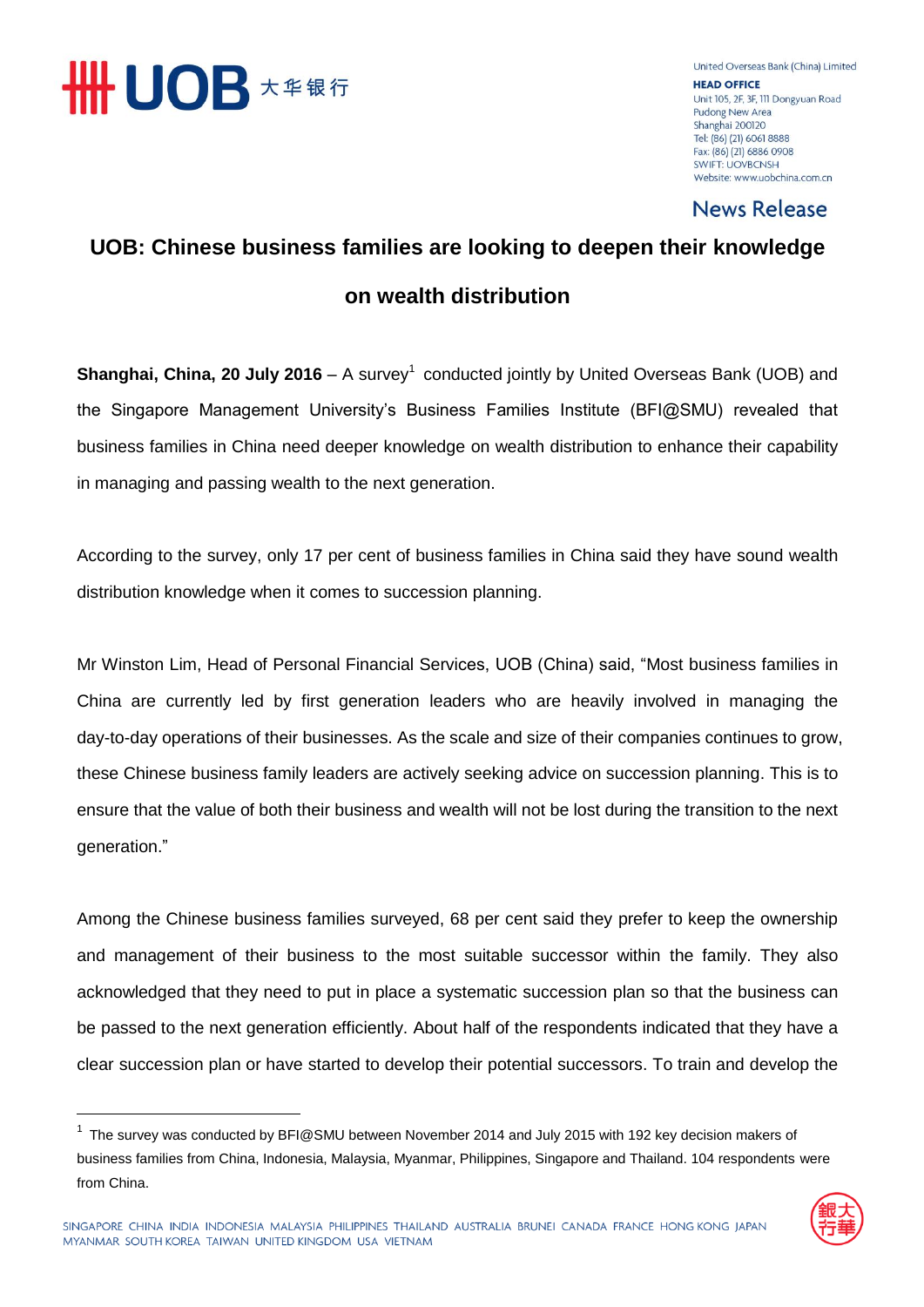# HHUOB **\*\*\*\***

skill sets of the next generation, 74 per cent of respondents have encouraged their children to start their own businesses as their business ventures can serve as incubators to establish entrepreneurial credentials.

### **Value of professional managers is still appreciated**

Even as Chinese business families remain focused on developing family members as successors, they appreciate the value that professional managers bring to their businesses.

Nearly three quarters of business families cited talent recruitment and development as the main challenge to securing the long-term sustainability of their companies, which they are countering by hiring professional managers from outside their families. These managers possess specialist skills in financial management, technology implementation and human resources to set up professional talent development structures and modern management systems. As such, more than half of the Chinese business families polled indicated that they were investing in training, developing and retaining their talent pool.

The survey also found that more than 80 per cent of Chinese business families place great emphasis on values such as commitment, integrity and trust which they have observed in their own families and which they believe underpin the long-term financial and strategic decisions made by their leaders. They therefore expect that professional managers working with them uphold a similar set of values.

Conducted by BFI@SMU in 2015, the survey shares insights into how business families in Asia perceive, build and grow entrepreneurship in their family businesses. It also offers a comparative analysis of entrepreneurial activities as well as succession planning involving professional managers in Asian business families across different countries.

– Ends –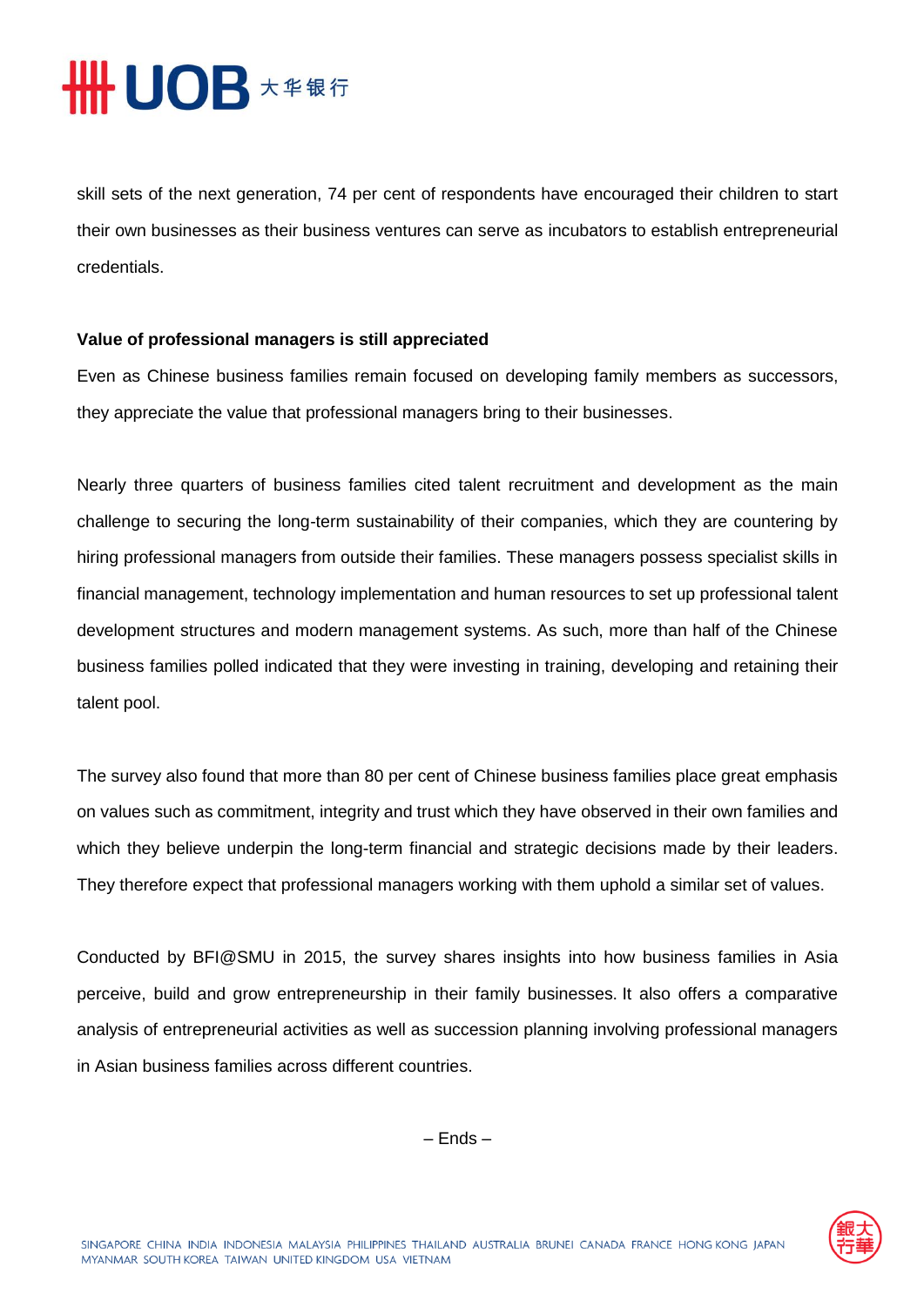# **HHUOB \*\*\*\***

#### **About United Overseas Bank (China)**

United Overseas Bank (China) Limited (UOB (China)) is a wholly-owned subsidiary of the United Overseas Bank Limited (UOB), a leading bank in Asia. Headquartered in Shanghai, UOB (China) was incorporated in the People's Republic of China on 18 December 2007 and commenced operations on 2 January 2008.

With a stable and far-sighted approach, UOB (China) has grown its network to 16 branches and sub-branches in the major cities across China. As UOB (China) continues to grow its business, it is also committed to its people and the community. Since 2012, UOB (China) has participated in the annual UOB Heartbeat Run/Walk to raise funds for underprivileged children and to support various education initiatives in China.

For more information about UOB (China), please visit [www.UOBChina.com.cn](http://www.uobchina.com.cn/)

#### **About Singapore Management University**

Singapore Management University (SMU) is internationally recognised for its world-class research and distinguished teaching. Established in 2000, SMU's mission is to generate leading-edge research with global impact and produce broad-based, creative and entrepreneurial leaders for the knowledge-based economy. SMU education is known for its highly interactive, collaborative and project-based approach to learning, and for its technologically enabled pedagogy of seminar-style teaching in small class sizes. Comprised of six schools specialising in Accountancy, Business, Economics, Information Systems, Law and Social Sciences, it offers a wide range of bachelors', masters' and PhD degree programmes and is home to 8,800 students. With an emphasis on generating relevant multi-disciplinary research that addresses Asian issues, and being Singapore's only university in the city, SMU enjoys strategic linkages with business, government and the wider community through its research institutes, centres and labs. [www.smu.edu.sg](http://www.smu.edu.sg/)

### **About Business Families Institute @ SMU**

SMU established the Business Families Institute (BFI@SMU) in August 2012 in response to the growing needs of business families in Asia. Since 2010, SMU had recognised the emergence of Asian business families and discerned that they require specifically contextualised thought leadership and applied knowledge. With this in mind, BFI@SMU intends to collaborate with various partners, academic or otherwise, to be a knowledge leader in Asian business family-related education, engagement and research. The Institute will address business family-specific issues such as family, ownership, business succession and governance. The vision of BFI@SMU is to facilitate business families in Asia to develop, harness and leverage their family and financial capital across generations. <http://bfi.smu.edu.sg/>

### **For media queries, please contact:**  Chloe Yao

Strategic Communications and Customer Advocacy Email: Chloe.YaoLJ@UOBgroup.com